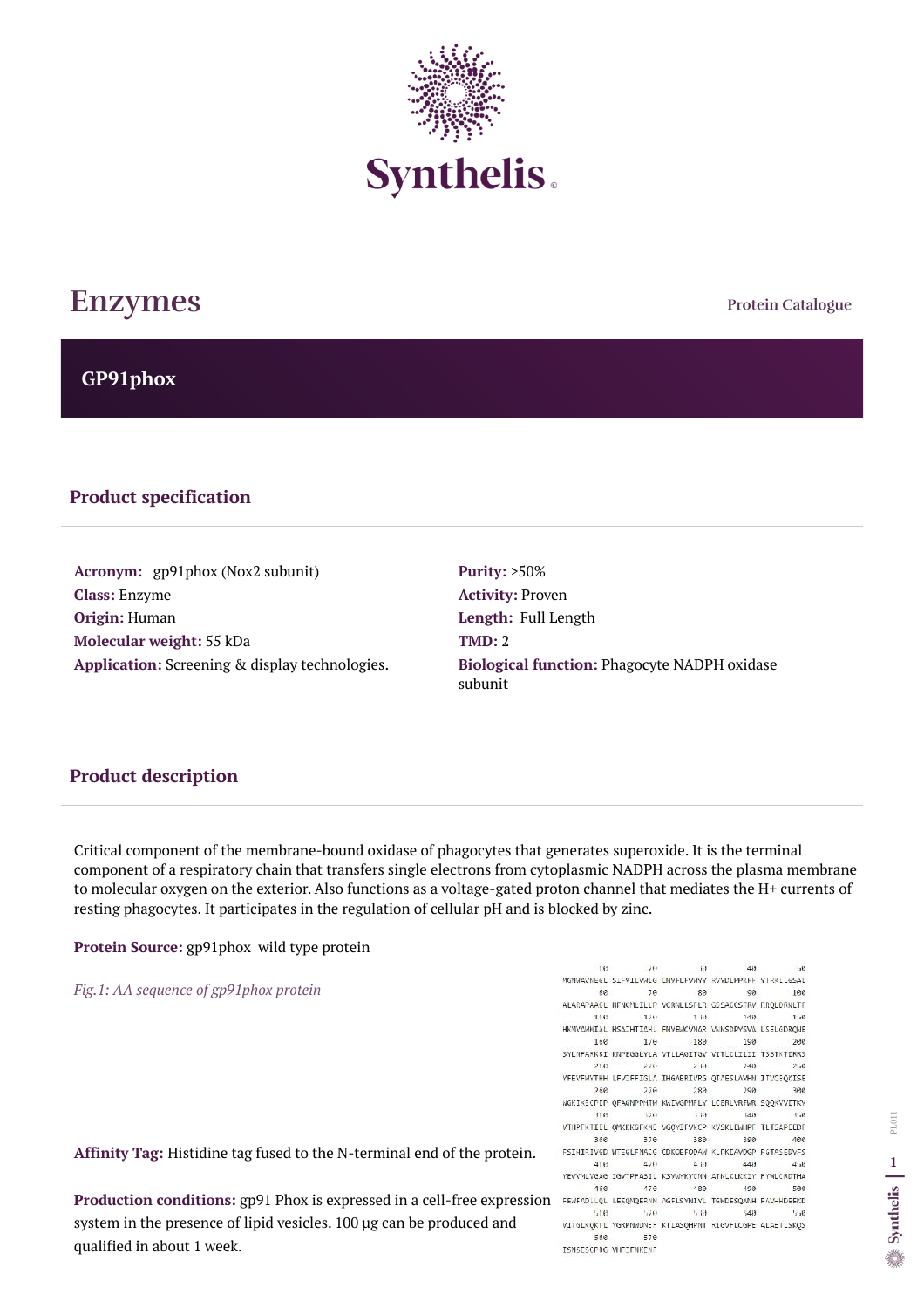Cell-free expression systems provide a real alternative for membrane protein expression, enabling the study of structure and function of membrane proteins.

#### **Methods:**

The Human p22 Phox protein was coexpressed with the Nox2 protein in Synthelis' cell-free system in the presence of liposomes to obtain proteoliposomes in a one-step reaction. The nitroblue tetrazolium (NBT) assay was used to assess the NADPH oxidase activity of PLs NOX2/p22phox.

The nitroblue tetrazolium (NBT) test is an indirect marker of the oxygen-depend bactericidal activity of the macrophages. NBT is a dye with low reduction potential and performs intensively stained products–formazanes. NBT is easily phagotized by cells and is reduced to formazane inside mitochondrium.

#### **Results:**

The ability of these proteoliposomes to restore the *in cellulo* NADPH oxidase activity in the ROS-deficient macrophages has been analysed. NBT test performed on X0-CGD macrophages treated with NOX2/p22phox liposomes during 24h showed a blue precipitate of formazan, revealing the production of ROS upon PMA (Phorbol Myristate Aetate) stimulation.



## **Assessment of functionality**

## **Quality analysis**

**Purity:** Typically > 50% as determined by SDS-Page and Coomassie Blue staining.

**Purification procedure:** As standard, gp91 Phox proteoliposomes are purified on a sucrose gradient. Further purification steps can be added if required.

*Fig.2: Proteoliposome gp91Phox after purification (Western blot identification).* 



*Fig.3: Analysis of Nox2/p22phox liposomes functionality. A) Differential spectrum of purified cytochromeb558 (Nox2/p22phox) in lipid vector. B) In vitro NADPH oxidase activity (in vitro assay).*